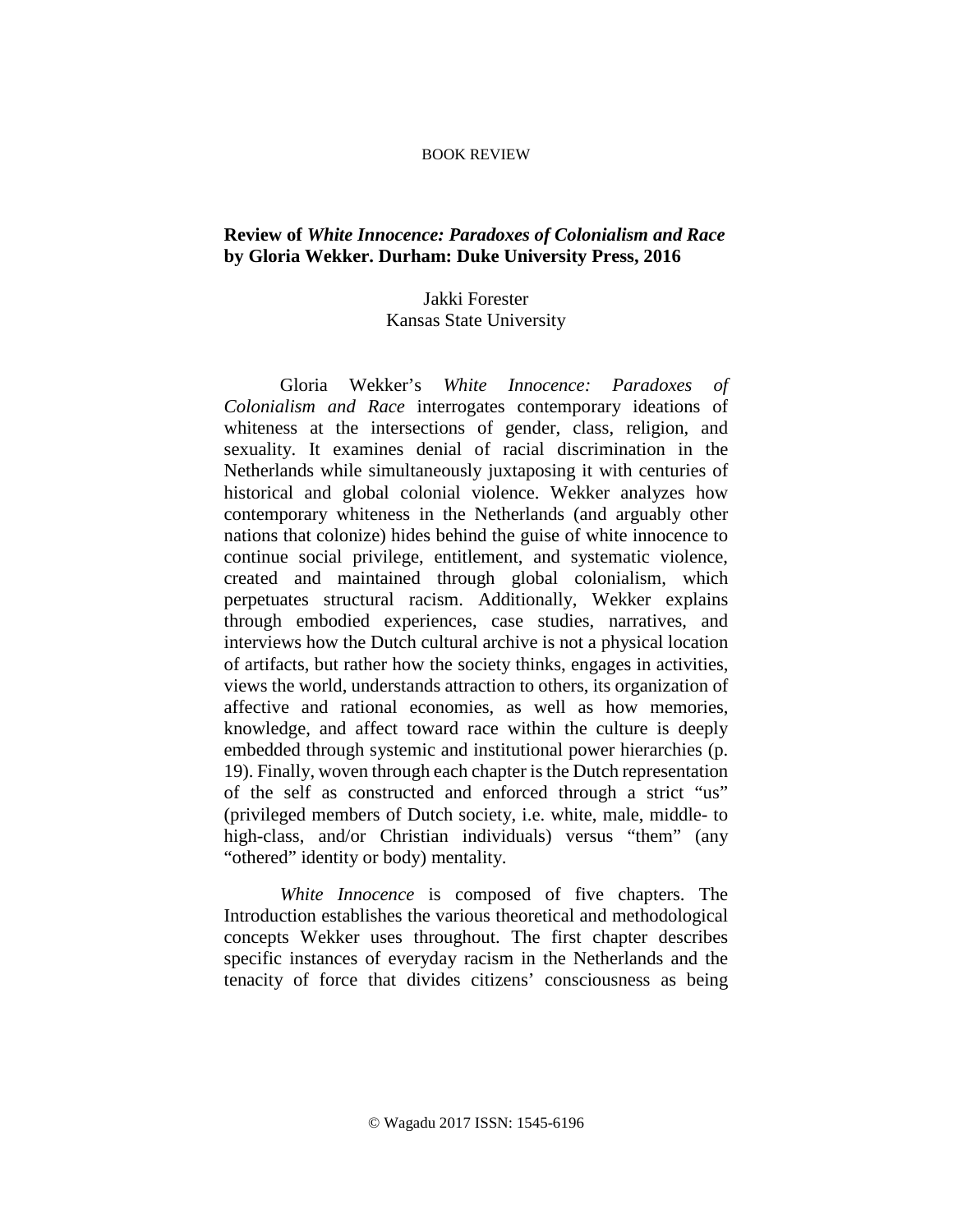without racism, juxtaposed upon centuries of colonial violence. The second chapter analyzes discursive patterns of systemic racism perpetuated in government agencies and higher education. The next chapter applies a psychoanalytical theoretical lens to a case study that forces conversations of both raced and gendered bodies to the forefront of academic discourse in Europe in the early  $20<sup>th</sup>$  century. The discussion is well connected and brings everything together in chapter four, which focuses on the intersection of race, sexuality, gender, nationality, and religion, as white, gay men rose to power with the gay liberation movement under strong proclamations to assimilate into dominant Dutch culture, while simultaneously "othering" Muslims as barbaric and unwilling to assimilate into the dominant culture. The final chapter dissects discourses around Zwarte Piet (Black Pete), who is a traditional holiday character that exhibits blackface and multiple outdated, egregious stereotypes about Black people. The Coda collectively summarizes the book through an embodied experience Wekker had that solidifies how white innocence, the Netherland's cultural archive, and national self-representation are all deeply interconnected.

This book is appropriate for anyone who is interested in critical interrogations of race, gender, religion, class, and sexuality explored through multiple and intersectional theoretical lenses. Integrating global interdisciplinary scholars, Wekker balances embodied, tangible examples with theoretical analysis in a way that is accessible for a wide variety of audiences. Immersed in the interrogation of Dutch culture, throughout *White Innocence,* Wekker specifically lays bare how whiteness and masculinity prevail as dominant identities that perpetuate imperialistic ideologies. Wekker does an exceptional job of providing historical context to better understand how the Netherlands grew to be and eventually collapsed as a colonial power. The colonial influence the Netherlands had on the global economy in the 1600s created the colonial framework that continues to infiltrate every sphere of life, including public policy, political parties, academia, as well as normalizing acceptance of systemic racism, among other areas.